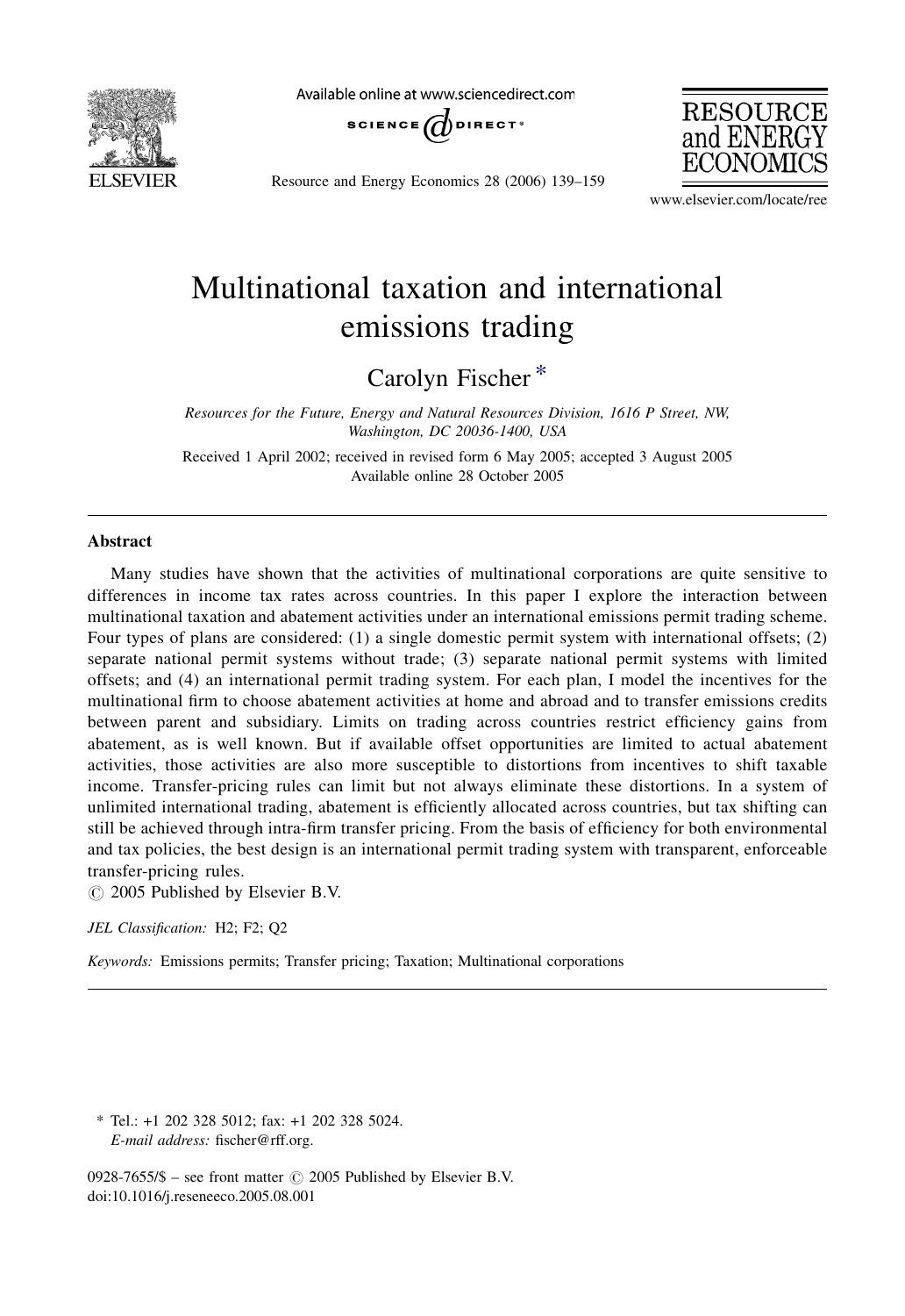## 1. Introduction

In a world of international capital mobility, national tax policies matter. A large body of literature indicates that corporate income taxation does have significant influence on a wide range of activities, including foreign direct investment, corporate borrowing, transfer pricing, dividend and royalty payments, research and development activity, exports, bribe payments, and location choices [\(Hines, 1996\)](#page--1-0). A noticeable gap in the tax literature regards activities related to pollution abatement and multinational firms' responses to environmental policy.

While the environmental economics literature has grown to realize the importance of domestic income taxation as it interacts with environmental policy (the ''double dividend'' debate is a primary example), little attention has been paid to the role of international tax differences. As the idea of global environmental policies in general – and an international strategy for controlling greenhouse gases in particular – comes into serious consideration, the impact of international taxation must be understood. The interaction between environmental and tax policy will influence the location and efficiency of pollution abatement efforts, and it poses critical questions for policy design and enforcement.

In proceeding toward compliance with the Kyoto Protocol, participating countries are relying on the promise of some form of international exchange of greenhouse gas emissions reductions to keep costs in check. However, international trade in emissions allowances (permits) carries its own complications. A permit is not a traditional good, service or asset, but rather a license to emit that a government chooses to recognize in its territory. Consequently, traditional rules governing trade and accounting do not necessarily apply. Yet permits will have significant financial value, they and will carry many of the characteristics of property in the eyes of the firms trading them, whether or not the international trade and tax institutions formally recognize them as such.<sup>1</sup>

In this paper we explore how taxation by different countries of income generated by multinational corporations might impact an international program of emissions permit trading, and vice versa. Two questions are addressed: First, how can multinational taxation affect the location and efficiency of emissions reductions? Second, can one mitigate efficiency losses from multinational responses through judicious policy design? In particular, we consider how emissions offsets arising from activities conducted abroad should be treated for environmental compliance and for tax purposes.

These questions are important when designing a domestic environmental policy to combat a global pollutant like greenhouse gases. If lower-cost opportunities for emissions abatement exist elsewhere, provisions for letting activities undertaken abroad offset domestic emissions requirements can create tremendous gains from trade if cheaper abatement. However, for multinational firms, allowing for international offsets can also create opportunities for tax avoidance. Such tax-related incentives may affect real decisions regarding environmental compliance and may diminish some of those efficiency gains from trade, not to mention affect public revenues.

The fundamental problem is that international tax rules are not completely neutral, and multinational corporations can save on their tax bills by realizing more of their profits in low-tax countries. This profit shifting can be achieved by relocating real activities like production or investment, or by transferring goods between a parent corporation and one of its subsidiaries at

<sup>&</sup>lt;sup>1</sup> [Werksman \(1999\)](#page--1-0) explores some of the legal ambiguities and concerns for international emissions trading under the WTO rules.